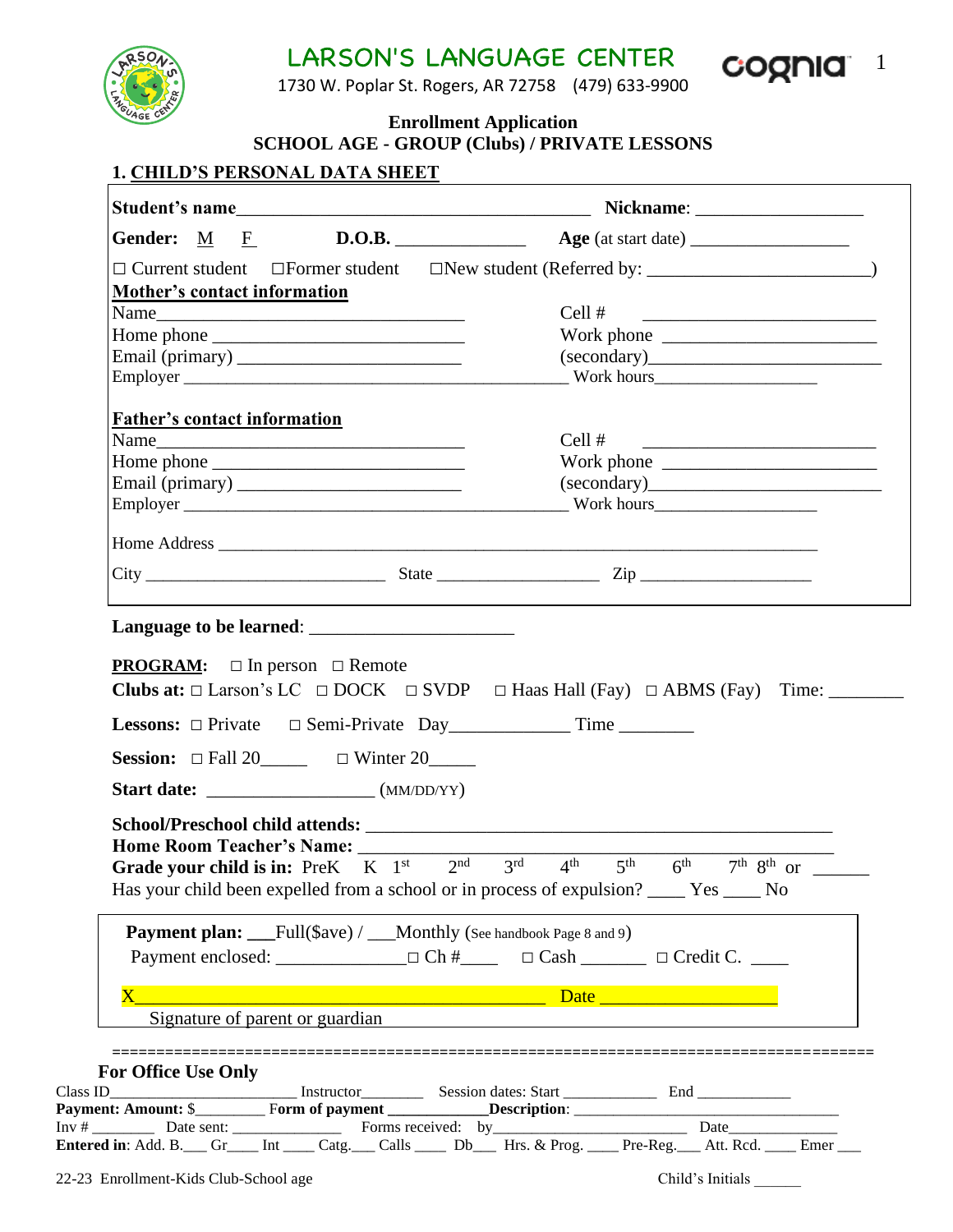| RSON- | LARSON'S LANGUAGE CENTER                         | cognia |  |
|-------|--------------------------------------------------|--------|--|
|       | 1730 W Poplar St Rogers, AR 72758 (479) 633-9900 |        |  |



1730 W. Poplar St. Rogers, AR 72758 (479) 633-9900

| How motivated is your child to attend the program? $0 \t 1 \t 2 \t 3$<br>Circle a number or question mark.<br>If you circled the question mark, please explain _______________________________ |              |              |         | (not)                                                      | $\overline{4}$ | $\gamma$                         | (very) (don't know) |
|------------------------------------------------------------------------------------------------------------------------------------------------------------------------------------------------|--------------|--------------|---------|------------------------------------------------------------|----------------|----------------------------------|---------------------|
| Are one/ both parents able to <b>read</b> the target language?<br>Are one/ both parents able to <b>speak</b> the target language?                                                              |              |              |         | $\square$ Mom $\square$ Dad<br>$\square$ Mom $\square$ Dad |                | $\square$ None<br>$\square$ None |                     |
| Why do you want your child to learn a second language? __________________________                                                                                                              |              |              |         |                                                            |                |                                  |                     |
| If we have to change the existing schedule what other day and time would you prefer?                                                                                                           |              |              |         |                                                            |                |                                  |                     |
|                                                                                                                                                                                                |              |              |         |                                                            |                |                                  |                     |
|                                                                                                                                                                                                |              |              |         |                                                            |                |                                  |                     |
| 2. OTHER CONTACT IN CASE OF EMERGENCY:                                                                                                                                                         |              |              |         |                                                            |                |                                  |                     |
|                                                                                                                                                                                                |              |              |         |                                                            |                |                                  |                     |
|                                                                                                                                                                                                |              |              |         |                                                            |                |                                  |                     |
| $City$ $Zip$                                                                                                                                                                                   |              |              |         |                                                            |                |                                  |                     |
| Is this person authorized to take the child from the center/class?<br>List all other adults who are authorized to take the child from the center:                                              |              |              |         |                                                            |                | $Yes \Box$ No $\Box$             |                     |
| Name                                                                                                                                                                                           |              | Relationship | Name    |                                                            |                |                                  | Relationship        |
| Address                                                                                                                                                                                        |              |              | Address |                                                            |                |                                  |                     |
| City                                                                                                                                                                                           | <b>State</b> | Zip          | City    |                                                            |                | <b>State</b>                     | Zip                 |
| Phone                                                                                                                                                                                          |              |              | Phone   |                                                            |                |                                  |                     |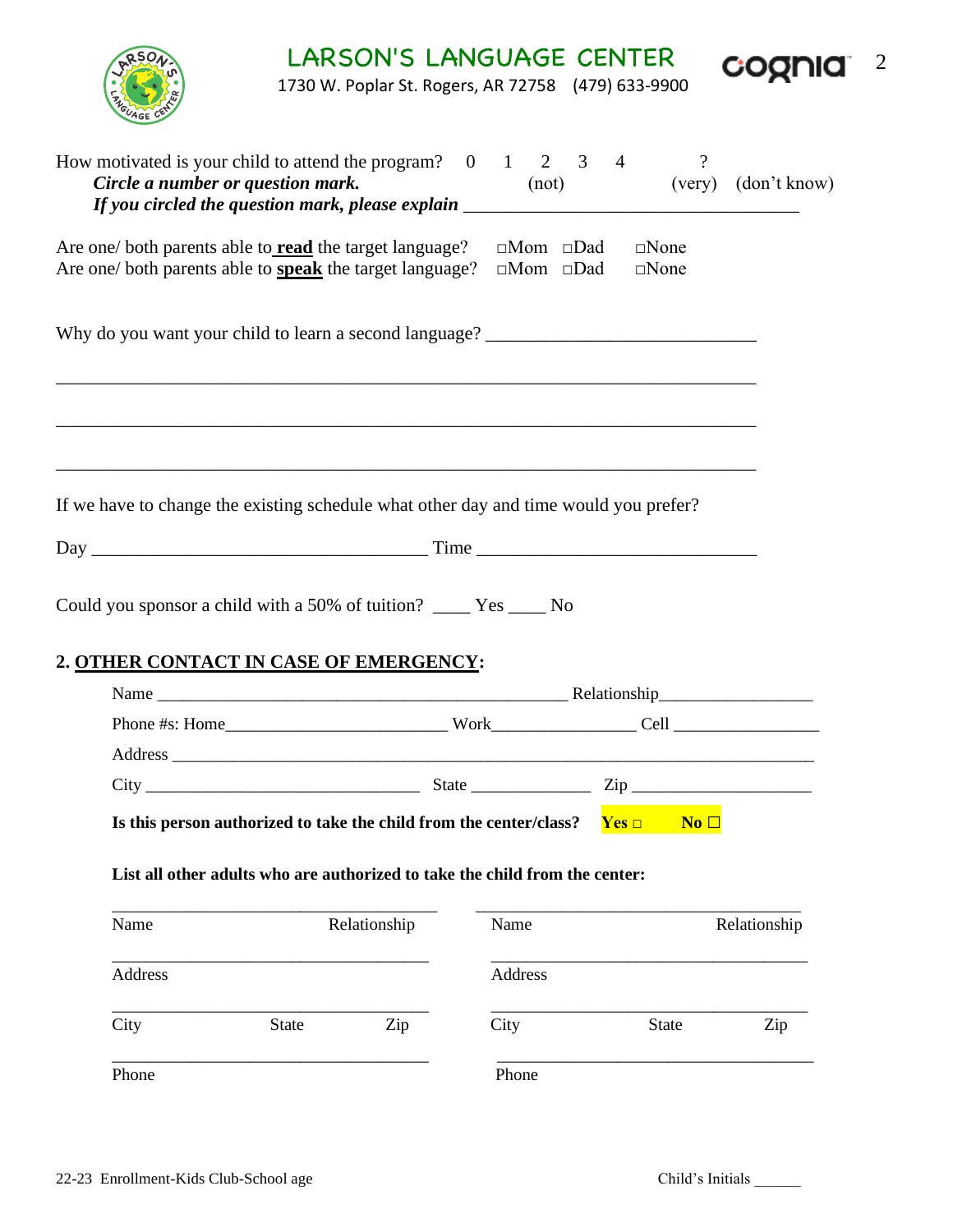LARSON'S LANGUAGE CENTER<br>1720 Website Boom AR2250 (470) 620 0000 COQUIQ 3



1730 W. Poplar St. Rogers, AR 72758 (479) 633-9900

## **3. MEDICAL INFORMATION:**

|                                                                  | receive medical or surgical aid as may be deemed necessary and expedient by a duly licensed or recognized<br>physician or surgeon in case of an emergency when the parents cannot be reached. Consent is also given for the      |                          |
|------------------------------------------------------------------|----------------------------------------------------------------------------------------------------------------------------------------------------------------------------------------------------------------------------------|--------------------------|
|                                                                  | director or her duly appointed representative to transport said child for emergency medical treatment, if the parents                                                                                                            |                          |
| cannot be reached.                                               |                                                                                                                                                                                                                                  |                          |
| Acetaminophen/Ibuprofen                                          |                                                                                                                                                                                                                                  |                          |
|                                                                  | I hereby $\Box$ give / $\Box$ do not give the Director of the Larson's Language Center, or her appointed representative                                                                                                          |                          |
|                                                                  |                                                                                                                                                                                                                                  |                          |
| will be notified if the medication has been administered.        |                                                                                                                                                                                                                                  |                          |
|                                                                  |                                                                                                                                                                                                                                  |                          |
|                                                                  |                                                                                                                                                                                                                                  |                          |
|                                                                  |                                                                                                                                                                                                                                  |                          |
|                                                                  | Signatur $(X_1)$ and $(X_2)$ are the substitution of the substantial contract of the substantial contract of the substantial contract of the substantial contract of the substantial contract of the substantial contract of the |                          |
|                                                                  |                                                                                                                                                                                                                                  |                          |
| held outside of our school, we do not need Immunization Records) | <b>4. IMMUNIZATIONS:</b> Please provide a copy of your Child's Immunization Records. (If your child is in one of our programs                                                                                                    |                          |
|                                                                  |                                                                                                                                                                                                                                  |                          |
|                                                                  |                                                                                                                                                                                                                                  |                          |
|                                                                  |                                                                                                                                                                                                                                  |                          |
|                                                                  | Chicken Pox ___________________Whooping Cough ___________________________________                                                                                                                                                |                          |
| 5. CLINIC HISTORY: LIST THE DATES OF EACH:                       | Contracted Tuberculosis: Yes ____ No ______ Frequent Ear Infections: Yes ____ No _____                                                                                                                                           |                          |
|                                                                  | Frequent Throat Infection: Yes ______ No ___________ Defective Heart: Yes ______ No _______                                                                                                                                      |                          |
| <b>Other Conditions or Comments</b>                              |                                                                                                                                                                                                                                  |                          |
|                                                                  |                                                                                                                                                                                                                                  |                          |
|                                                                  |                                                                                                                                                                                                                                  |                          |
| <b>6. SPECIAL NEEDS:</b>                                         |                                                                                                                                                                                                                                  |                          |
|                                                                  | Temper Tantrums _______ Diabetes_______ Frequent colds ________ Biting _______                                                                                                                                                   | Sun Sensitivity ________ |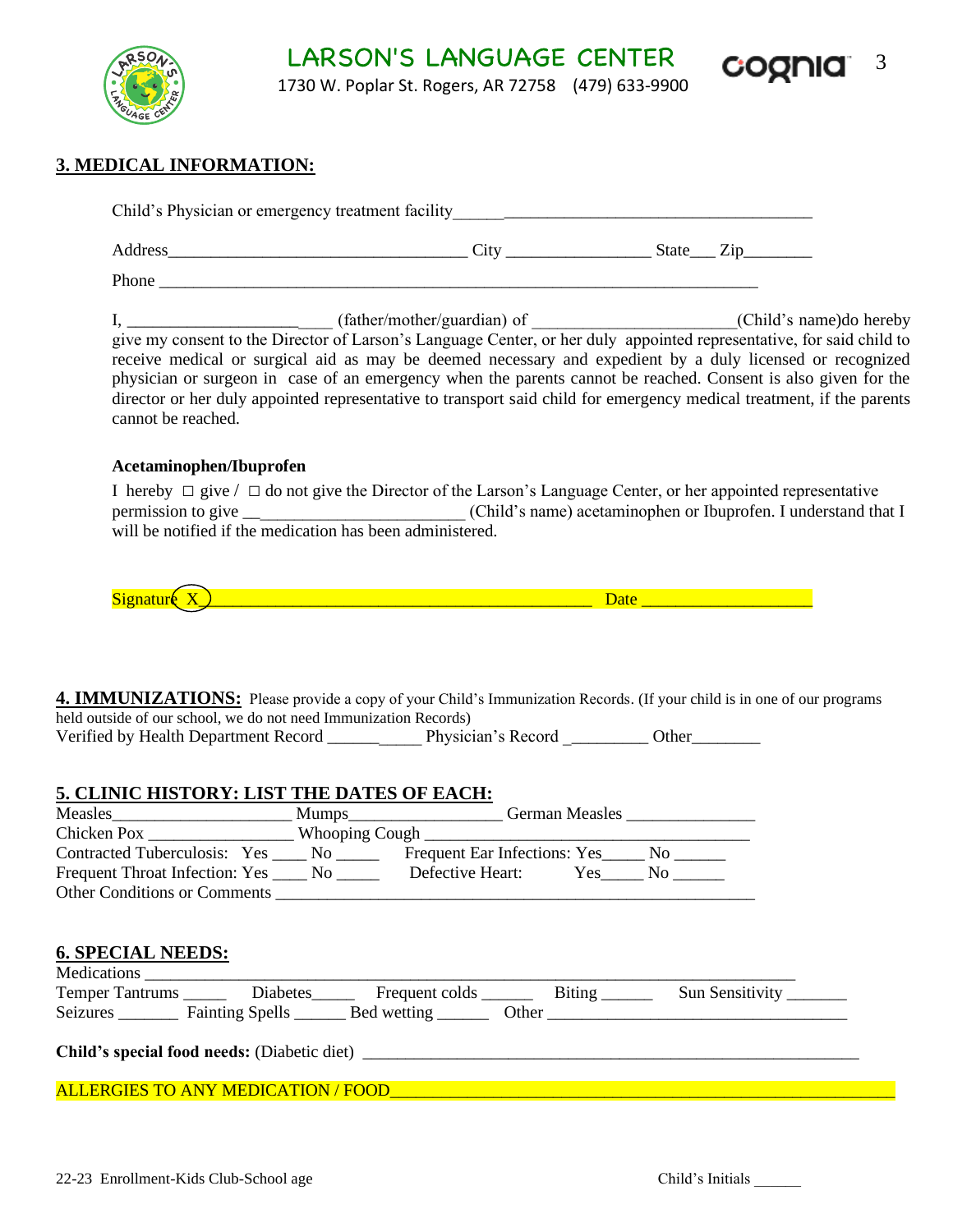LARSON'S LANGUAGE CENTER COONIC 4



1730 W. Poplar St. Rogers, AR 72758 (479) 633-9900

\_\_\_\_\_\_\_\_\_\_\_\_\_\_\_\_\_\_\_\_\_\_\_\_\_\_\_\_\_\_\_\_\_\_\_\_\_\_\_\_\_\_\_\_\_\_\_\_\_\_\_\_\_\_\_\_\_\_\_\_\_\_\_\_\_\_\_\_\_\_\_\_\_\_\_\_\_\_\_\_\_\_\_\_\_\_\_\_\_\_\_\_\_\_\_\_\_\_\_ \_\_\_\_\_\_\_\_\_\_\_\_\_\_\_\_\_\_\_\_\_\_\_\_\_\_\_\_\_\_\_\_\_\_\_\_\_\_\_\_\_\_\_\_\_\_\_\_\_\_\_\_\_\_\_\_\_\_\_\_\_\_\_\_\_\_\_\_\_\_\_\_\_\_\_\_\_\_\_\_\_\_\_\_\_\_\_\_\_\_\_\_\_\_\_\_\_

\_\_\_\_\_\_\_\_\_\_\_\_\_\_\_\_\_\_\_\_\_\_\_\_\_\_\_\_\_\_\_\_\_\_\_\_\_\_\_\_\_\_\_\_\_\_\_\_\_\_\_\_\_\_\_\_\_\_\_\_\_\_\_\_\_\_\_\_\_\_\_\_\_\_\_\_\_\_\_\_\_\_\_\_\_\_\_\_\_\_\_\_\_\_\_\_\_\_\_ \_\_\_\_\_\_\_\_\_\_\_\_\_\_\_\_\_\_\_\_\_\_\_\_\_\_\_\_\_\_\_\_\_\_\_\_\_\_\_\_\_\_\_\_\_\_\_\_\_\_\_\_\_\_\_\_\_\_\_\_\_\_\_\_\_\_\_\_\_\_\_\_\_\_\_\_\_\_\_\_\_\_\_\_\_\_\_\_\_\_\_\_\_\_\_\_\_

### **7. CHILD'S DEVELOPMENTAL NEEDS:**

**Has your child experienced or exhibited any physical, mental, emotional, physiological, or behavioral needs?** Yes No

If yes, describe in detail:

If yes, has the child received any treatment or therapy related to these needs? Please explain in detail:

## **8. OTHER INFORMATION ABOUT YOUR CHILD:**

| <b>Favorite: Games</b>    |     |         | Tovs | Foods |
|---------------------------|-----|---------|------|-------|
| Siblings: Yes             | No. | Name(s) |      |       |
| Other useful information: |     |         |      |       |

\_\_\_\_\_\_\_\_\_\_\_\_\_\_\_\_\_\_\_\_\_\_\_\_\_\_\_\_\_\_\_\_\_\_\_\_\_\_\_\_\_\_\_\_\_\_\_\_\_\_\_\_\_\_\_\_\_\_\_\_\_\_\_\_\_\_\_\_\_\_\_\_\_\_\_\_\_\_\_\_\_\_\_\_\_\_\_\_\_\_ \_\_\_\_\_\_\_\_\_\_\_\_\_\_\_\_\_\_\_\_\_\_\_\_\_\_\_\_\_\_\_\_\_\_\_\_\_\_\_\_\_\_\_\_\_\_\_\_\_\_\_\_\_\_\_\_\_\_\_\_\_\_\_\_\_\_\_\_\_\_\_\_\_\_\_\_\_\_\_\_\_\_\_\_\_\_\_\_\_\_\_ \_\_\_\_\_\_\_\_\_\_\_\_\_\_\_\_\_\_\_\_\_\_\_\_\_\_\_\_\_\_\_\_\_\_\_\_\_\_\_\_\_\_\_\_\_\_\_\_\_\_\_\_\_\_\_\_\_\_\_\_\_\_\_\_\_\_\_\_\_\_\_\_\_\_\_\_\_\_\_\_\_\_\_\_\_\_\_\_\_\_\_ \_\_\_\_\_\_\_\_\_\_\_\_\_\_\_\_\_\_\_\_\_\_\_\_\_\_\_\_\_\_\_\_\_\_\_\_\_\_\_\_\_\_\_\_\_\_\_\_\_\_\_\_\_\_\_\_\_\_\_\_\_\_\_\_\_\_\_\_\_\_\_\_\_\_\_\_\_\_\_\_\_\_\_\_\_\_\_\_\_\_

## **9. ADDITIONAL COMMENTS:**

#### **10. CONFERENCE REQUESTS:**

**I \_\_\_\_\_\_\_\_\_\_\_\_\_\_\_\_\_\_\_\_\_\_\_\_\_\_\_\_\_\_\_\_ the parent or guardian of this child, understand that I may ask for a conference with the Director and/or instructors as needed.** 

## **11. PARENT'S CONSENT FOR PHOTOGRAPHY:**

**Do we have your permission to include your child in photos or videos for TV or Newspaper coverage of our programs for promotional purposes, a school yearbook, or to distribute a picture CD to the parents as a gift?**

*(These pictures and articles may or may not include your child's name. Additionally, the pictures and/or videos could be used by LLC in subsequent years.)*

 $\neg Yes \quad \Box No$ 

X\_\_\_\_\_\_\_\_\_\_\_\_\_\_\_\_\_\_\_\_\_\_\_\_\_\_\_\_\_\_\_\_\_\_\_\_\_\_\_\_\_\_\_\_ Date: \_\_\_\_\_\_\_\_\_\_\_\_\_\_\_\_\_\_\_

Signature of parent or guardian